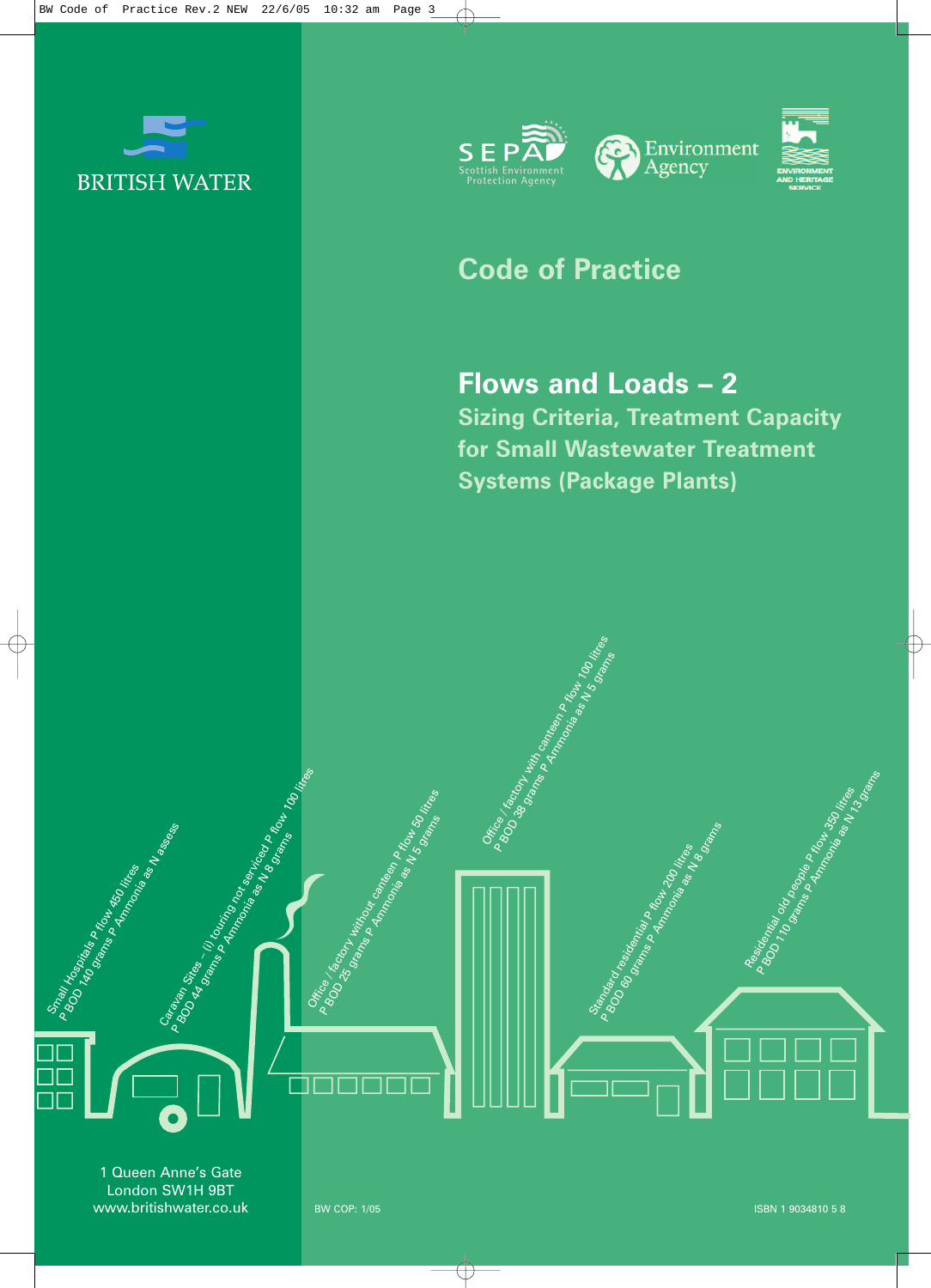

#### Code of Practice

### **Flows and Loads – Sizing Criteria, Treatment Capacity for Small Wastewater Treatment Systems (Package Plant)**

This code of practice was produced by the British Water Package Sewage Treatment Plant Focus Group – for membership see the company logos on page 6.

The Environment Agency, the Environment and Heritage Service (Northern Ireland) and the Scottish Environment Protection Agency support the use of this code of practice, but the Agencies do not specifically endorse any particular manufacturer's product.

The code provides a new table of loadings which allows the total daily load fed into a sewage treatment system to be calculated. These criteria will be widely disseminated and it is recommended that designers of small wastewater treatment systems should use this table of loadings.

The flow and load figures given represent current best practice within the UK but may change with time. British Water welcomes data to improve the content of this document.

Guidance notes are provided to assist the user to consider the nature of the sewage being received for treatment and to identify the various sources of the sewage.

Each manufacturer is aware of the capabilities of their own systems with respect to the individual wastes, but guidance is given so that the user is aware of performance inhibitors.

The table of loadings may be used for all sizes of package sewage treatment plant up to a maximum of 1000 population equivalents.

Use of this table by all UK manufacturers will

- Encourage collection of accurate and complete loading information
- Provide a consistent data collection approach
- Define site activity and sewage sources
- Provide consistent information to system purchasers regarding treatability and difficult effluents
- Reduce the problem of undersized systems

The loadings in this code of practice are revised and more comprehensive than previously published guidance (CIRIA PR72 2001, Environment Agencies PPG4): ammonia figures are included and loading figures are generally higher.

#### **1 Scope**

The purpose of this code of practice is to provide an improved table of loadings to allow the total daily load fed into a system to be calculated. The volume factors given are very similar to those previously published. BOD loading factors have been increased. Ammonia figures are included within the table.

#### **2 Regulations**

Early contact / license application with the Regulator to discuss the proposed discharge of sewage effluent is advisable.

- Planning requirements, eg *DETR Circular 3/99, site survey, etc.*
- Building regulations, eg part H *DTLR England & Wales, part M Scotland, Water Order (Northern Ireland) 1999 and Northern Ireland building regulations.*
- Discharge consent, Environmental Regulators (Agencies).
- Planning permission (Local Authority Planning Guidance).

#### **3 Definitions of terms**

- **Population**  $(P)$  Number of inhabitants, e.g. of a settlement area.
- **Biochemical oxygen demand (BOD<sub>(5)</sub>**) Mass concentration of dissolved oxygen consumed under specified conditions (5 days at 20° C with nitrification inhibition) by the biological oxidation of organic and/or inorganic matter in water.
- **Ammonia expressed as mg/l N** Ammonia is NH3, Ammonium is NH4OH. In wastewater we frequently refer to and use the word/symbol, ammonia/NH3. The term ammonia usually includes ammonium as well.

#### **4 Selection Considerations – All applications**

- Values and conditions required by any regulatory permit or consent.
- The loading chart includes individual figures for each specified load.
- Loading figures are given for Flow, BOD and NH3.
- The user/purchaser of the system must declare **ALL ACTIVITIES** to enable all loads entering the treatment to be identified and evaluated. The user/purchaser should be made aware that there is a risk of poor performance from the equipment if loads are understated. The accuracy of the declared loads is of paramount importance.
- Guidance points given under each category suggest questions to enable the specifier to recognise variable or unusual loads, particular to that site, to improve correct system selection.
- Total daily loadings are calculated based on the anticipated final maximum capacity of the site. New sites initially may have a reduced business level but the system suggested should reflect the full business potential, e.g. a system suggested for a hotel or caravan site or any other application, with an average 80% occupancy rate should be able to handle 100% occupancy. The equipment selected by the specifier should reflect the maximum potential of the site. Where a specifier is instructed to use lower occupancy rates, this should be recorded. Flow balancing should be considered where appropriate
- Excess disinfectants, chemicals, etc can affect the biological processes as can specific toxic substances from site activities e.g. photographic chemicals, weed killers, motor oils. It is assumed that these substances are excluded from the wastes to be treated.
- Some water treatment equipment effluents eg softeners, chlorinated backwashes, may not be acceptable; system designers should specifically accept or exclude their use. Many treatment plant designs will accept regenerants into their units, however this must be checked and agreed.

**2**

*(continued on page 4)*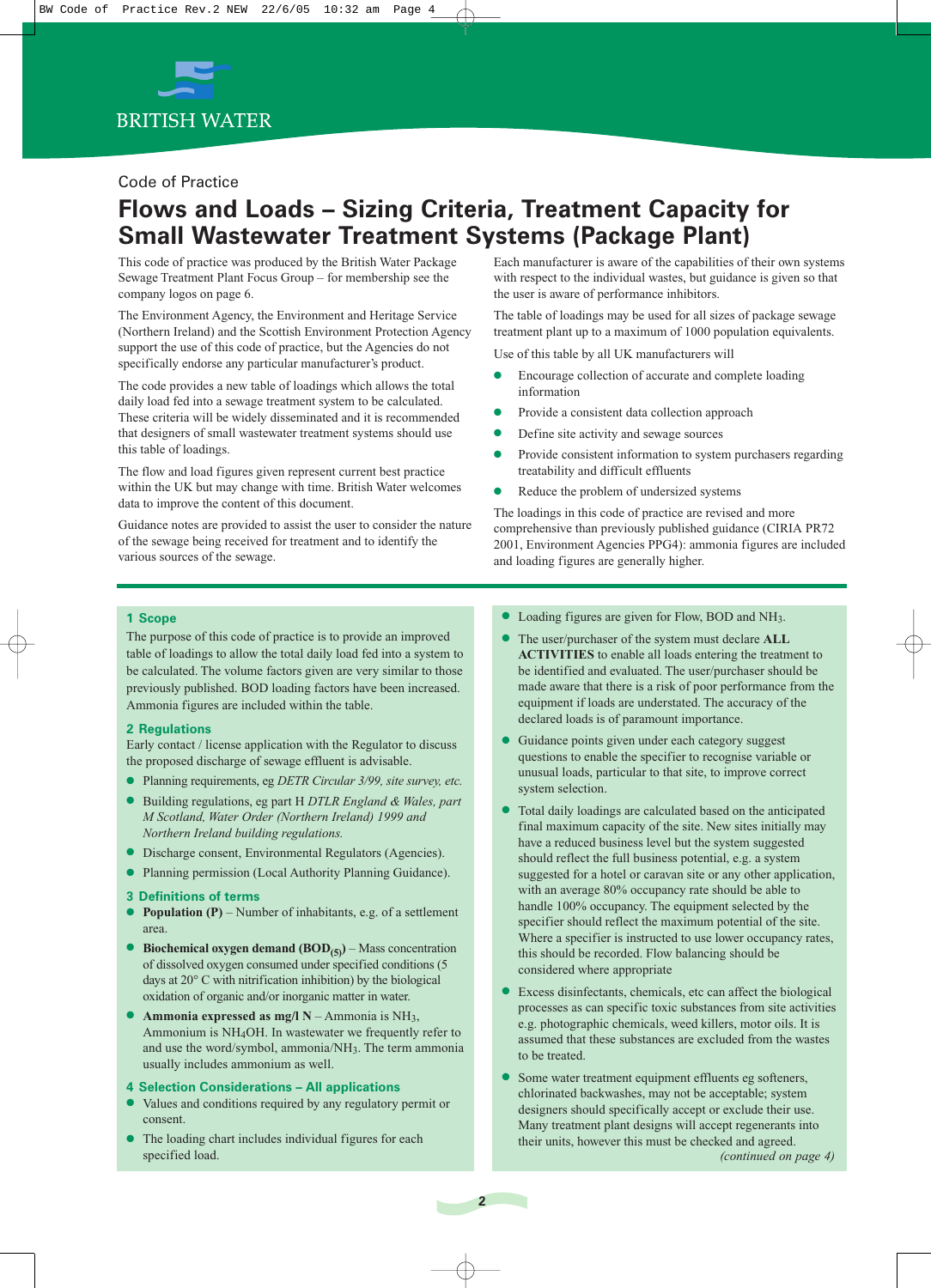

### **Table of Loadings – for Sewage Disposal Facilities**

| Per person / activity / day (unless otherwise specified)                    | <b>FLOW</b> | <b>BOD</b>          | Ammonia               |
|-----------------------------------------------------------------------------|-------------|---------------------|-----------------------|
| <b>DOMESTIC DWELLINGS</b>                                                   | (Litres)    | (Grams)             | as N<br>(Grams)       |
| Standard residential                                                        | 200         | 60                  | 8                     |
| Mobile home type caravans with full services                                | 180         | 75                  | 8                     |
| <b>INDUSTRIAL</b>                                                           |             |                     |                       |
| Office / Factory without canteen                                            | 50          | 25                  | 5                     |
| Office / Factory with canteen                                               | 100         | 38                  | 5                     |
| Open industrial site, e.g. construction, quarry, without canteen            | 60          | 25                  | 5                     |
| *Full-time Day Staff                                                        | 90          | 38                  | 5                     |
| *Part-time Staff (4 hr shift)                                               | 45          | 25                  | 3                     |
| <b>SCHOOLS</b>                                                              |             |                     |                       |
| Non-residential with canteen cooking on site                                | 90          | 38                  | 5                     |
| Non-residential without a canteen                                           | 50          | 25                  | 5                     |
| Boarding school (i) residents                                               | 200         | 75                  | 10                    |
| (ii) day staff (inc. mid-day meal)                                          | 90          | 38                  | 5                     |
| <b>HOTELS, PUBS &amp; CLUBS</b>                                             |             |                     |                       |
| Hotel Guests (Prestige hotels)                                              | 300         | 105                 | 12                    |
| Hotel Guests (3 <sup>*</sup> & 4 <sup>*</sup> hotels)                       | 250         | 94                  | 10                    |
| Guests (Bedroom only - no meals)                                            | 80          | 50                  | 6                     |
| Residential Training/Conference Guest (inclusive all meals)                 | 350         | 150                 | 15                    |
| Non residential Conference Guest                                            | 60          | 25                  | 2.5                   |
| <b>Drinkers</b>                                                             | 12          | 15                  |                       |
|                                                                             |             |                     | 5                     |
| Holiday camp chalet resident                                                | 227         | 94                  | 10                    |
| <b>Resident Staff</b>                                                       | 180         | 75                  | 10                    |
| Restaurants - Full Meals - luxury catering<br>- pre-prepared catering       | 30<br>25    | 38<br>30            | $\overline{4}$<br>2.5 |
| - Snack Bars & bar meals                                                    | 15          | 19                  | 2.5                   |
| - Function Rooms including buffets                                          | 15          | 19                  | 2.5                   |
| - Fast Food i.e. (roadside restaurants)                                     | 12          | 12                  | 2.5                   |
| - Fast Food Meal (burger chain and similar)                                 | 12          | 15                  | $\overline{4}$        |
|                                                                             |             |                     | 5                     |
| Students (Accommodation only)                                               | 100         | 56                  |                       |
| <b>AMENITY SITES</b>                                                        |             |                     |                       |
| Toilet Blocks (per use)                                                     | 10          | 12                  | 2.5                   |
| Toilet (WC) (per use)                                                       | $10$        | 12                  | 2.5                   |
| Toilet (Urinal) (per use)                                                   | 5           | 12                  | 2.5                   |
| Toilet Blocks in long stay car parks/lorry parks (per use)                  | 10          | 19                  | $\overline{4}$        |
| Shower (per use)                                                            | 40          | 19                  | 2                     |
| Golf Club                                                                   | 20          | 19                  | 5                     |
| Local community sports club, e.g. squash, rugby & football                  | 40          | 25                  | 6                     |
| Swimming (where a separate pool exists without an associated sports centre) | 10          | 12                  | 2.5                   |
| <b>Health Club/Sports Centre</b>                                            | 50          | 19                  | $\overline{4}$        |
| Tent sites                                                                  | 75          | 44                  | 8                     |
| Caravan Sites - (i) Touring not serviced                                    | 100         | 44                  | 8                     |
| (ii) Static not serviced                                                    | 100         | 44                  | 8                     |
| (iii) Static fully serviced                                                 | 180         | 75                  | 8                     |
| <b>HOSPITALS &amp; RESIDENTIAL CARE HOMES</b>                               |             |                     |                       |
| Residential old people / nursing                                            | 350         | 110                 | 13                    |
| Small hospitals                                                             | 450         | 140                 | Assess                |
| Large hospitals                                                             |             | Assess individually |                       |

*\*Staff figures also apply to other applications*

**3**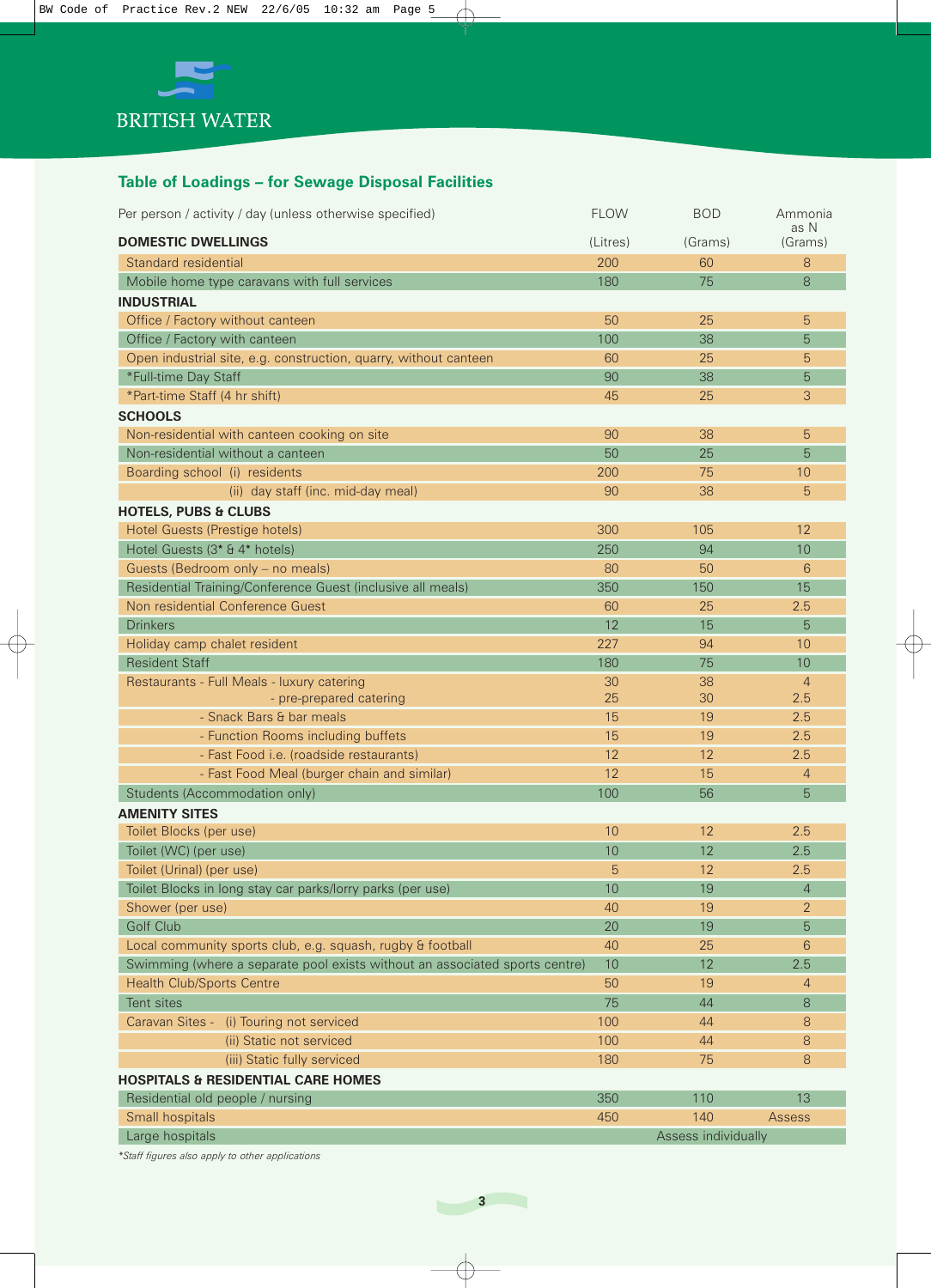

- Water saving devices affect sewage strength, the impact of their installation should be identified.
- Laundries affect sewage strength and treatability; their proportion should be identified.
- Surface/storm water is not permitted as part of the wastewater stream and must be excluded.
- It is assumed, unless stated, that waste disposal units (WDU) are not in use.
- Undersizing of equipment is to be avoided as it is always better to have a plant slightly oversized, rather than on the limit or undersized.
- *The owner of the equipment holds the consent to discharge and should be aware that he is responsible for the effluent quality discharged. Thus all sources of discharge into the equipment must be declared.*
- *After installation, if the equipment is overloaded, due to activities that were not previously identified by the owner/ purchaser of the equipment, then the manufacturer may not be able to assist with meeting the legal obligations of the consent provided by the regulator. Consents may change at intervals. The regulator has the right to review consents at regular intervals.*
- *All sewage treatment equipment should be maintained according to the manufacturer's instructions by a certified engineer trained in accordance with the British Water Maintenance and Service Code of Practice (in preparation).*
- **5 Domestic Housing**
- A treatment system for a house with **up to and including 3 bedrooms** shall be designed for a minimum of 5 P.
- The size of a treatment system for a house with more than 3 bedrooms shall be designed by **adding 1 P** for **each additional bedroom** to the **minimum single house value of 5 P,** eg:
	- house with 3 bedrooms = **minimum 5 P system**
	- $-$  house with 4 bedrooms  $=$  **minimum 6 P system (5+1)**
	- house with 6 bedrooms = **minimum 8 P system (5+3).**
- A treatment system serving a group of houses shall be designed by adding together the P values for each house **calculated independently,** eg:
	- for a group of three houses (3, 4 and 6 bedrooms respectively) the system shall be for a minimum of 19 P  $(5+6+8)$
	- an estate of thirty 4-bedroomed houses will need a treatment system for a minimum of 180 P (30 x 6).
	- Where there are larger groups of houses, the P should be estimated using both the expected total load and the flow, considering both peak and total flow
- These are minimum recommended population (P) loads, they should not be modified downwards: upward modification may be necessary because of particular characteristics of each property or groups of properties.
- *For groups of small 1 and 2 bedroom flats , a total P load shall be calculated specifically for each group and consider the maximum possible occupancy and flow.*
- The above assessments of population  $(P)$  should be used for both existing and new properties,
- Larger luxurious houses tend to have greater loads and increased water consumption with variability.
- Holiday homes tend to have higher occupancies with perhaps lounges also acting as bedrooms. Holiday lets and second homes may be used intermittently
- Check for unusual water uses such as spa baths, home brewing or home photo processing.
- Waste disposal units increase biological load.
- Laundry chemicals and toxic substances will affect the performance. (See below) It is assumed that laundry is not brought in, i.e. Team strips.

#### **6 Commercial Premises**

- Identify **ALL** the sources of waste.
- Identify final maximum site usage/business expectations.
- The individual values provided for each function within the table assume that 100% of every application and load is quantified. **DO NOT** reduce values based on reduced expectations.
- All catering applications require the installation of adequately sized grease separators, removal or retention systems upstream of the biological treatment equipment.

#### **7 Catering premises**

- Establish maximum (and minimum) daily load based on a 24 hour cycle.
- Check period of operation.
- Identify dates of maximum loads, e.g. Mothering Sunday, Easter, Bank holidays, Fridays etc.
- Identify load peaks, usually at lunch or evening.
- *Flow balancing may provide an appropriate solution.*
- *Where WDU and potato peelers are to be used calculate/document the load.*
- *Identify the nature(s) of the catering in order to select the correct loading, eg*

| Bar snacks            | - ploughmans, sandwiches, basket<br>meals, etc.                                                                                    |
|-----------------------|------------------------------------------------------------------------------------------------------------------------------------|
| Pre-prepared catering | - frozen and chilled meals (not)<br>prepared on site).                                                                             |
| Home cooked meals     | - fresh soups, fresh vegetables,<br>casseroles, etc.                                                                               |
| Luxury catering       | - fully prepared on site with cream<br>sauces, home made desserts.                                                                 |
| Takeaways             | - Indian, Chinese, fish and chips, etc.                                                                                            |
| <b>Fast food</b>      | - roadside restaurants, burger chains, etc.                                                                                        |
|                       | Function room catering - Establish "normal" style, may be<br>sandwiches, or full buffet, home<br>cooked meals, conference, wedding |

banquets, etc.

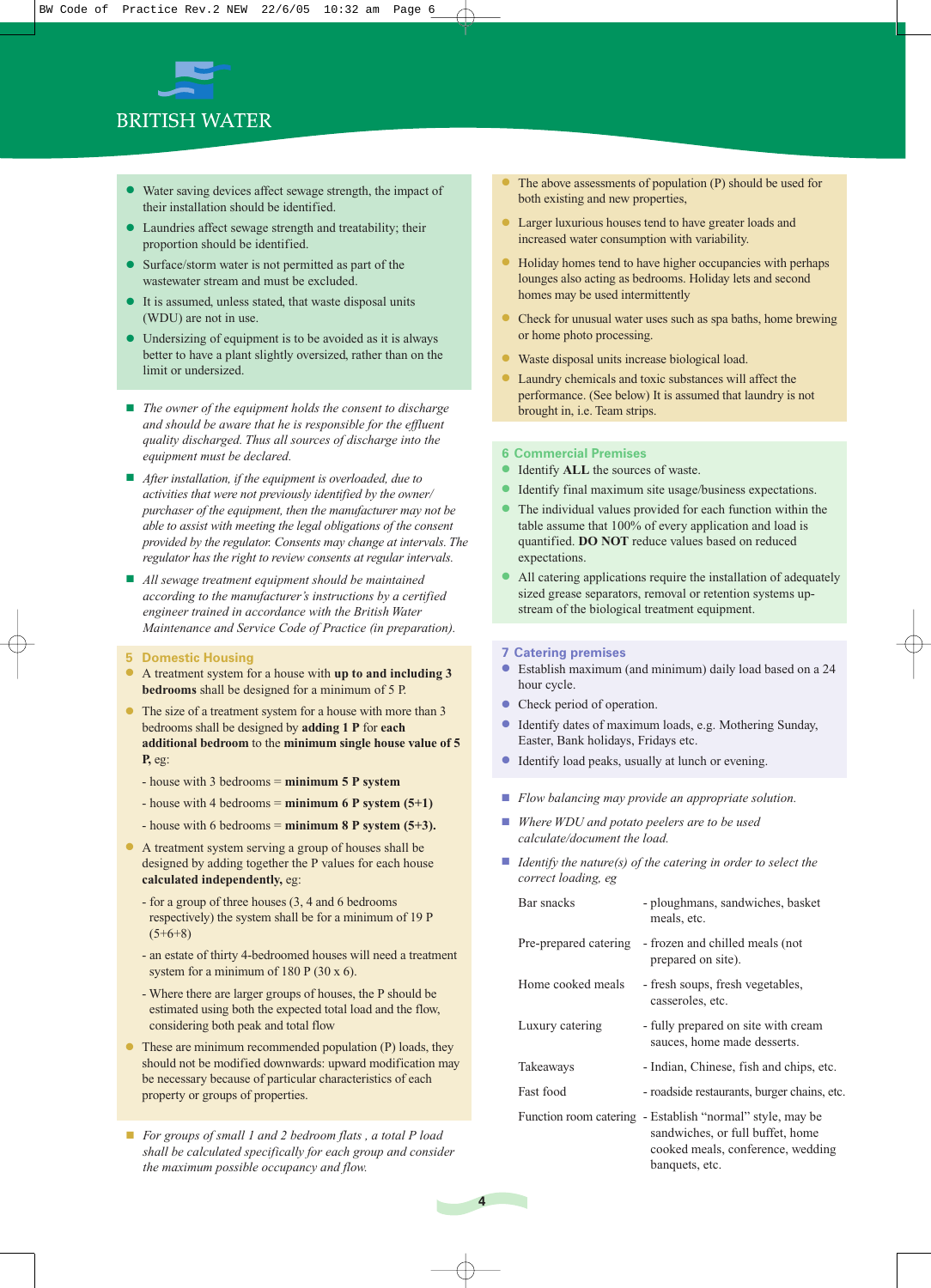

- *The biological unit must be protected from grease and fats. Modern cooking uses light oils, which may not separate. The collection and containment of all forms of grease prior to the biological equipment is vital. Operate any grease system in full accordance with the manufacturer's instructions.*
- *Individual kitchen practices affect loads, i.e. leftovers on plates may be scraped into bins, or wet rinsed into system, the former to be encouraged, the latter should be discouraged or factored into the treatment plant design.*
- *Premises serving beers may produce toxic caustic effluents due to the hygiene and cleaning regimes.*
- *The proportion of wastes from some sources can produce an effluent which is difficult to treat, e.g. some Drive Through Fast Food establishments can have an effluent with a low organic content.*
- **8 Hotels & Residential Centres**
- Establish "style and type" of hotel e.g. Prestige  $(5^*)$ , Bedroom only accommodation, Conference Centres, Resort Hotels with Sports and Spas, Treatment Centres, etc.
- Calculate total loading based on occupancy of at least 2 people per room.
- *Some hotels regularly have 4 occupants per room.*
- Consider and add other hotel activities and waste functions.
- *The volume/BOD figures are based on an expectation that guests have an evening meal, drink and breakfast and that good kitchen practices are in place.*
- Add all other loads, considering non-resident uses, ie Lunches, Functions, Visiting Drinkers, Diners, etc.
- Consider periodicity of loads.
- Ensure residential and training centre loadings reflect the complete meal plan, i.e. allow for lunch and afternoon tea, sports, etc.
- Special Events. Check provision of temporary facilities, e.g. summer marquees and allow for appropriate loading.
- Consider any loads from outside catering.

#### **9 Laundries**

- Excepting domestic premises, it is assumed that all laundry functions are additional.
- For each premises, identify which laundry items are done in house or sent off site.
- Calculate the laundry load on the basis of the number of machines and the period of use.
- Sites with laundries must fit and maintain lint filters.
- *The chemical load (detergents) inhibits biological treatment, the laundry waste percentage of the normal maximum Flow usually needs to be less than 30% of the total load.*
- *Where the laundry percentage >30%, manufacturers select equipment on a different basis.*
- *As a guide, where the hydraulic load from laundries is between 1-10%, system size increases by 10%, 11-20% increases by 20%, 21-30% increases by 30%.*
- *Excess/surplus detergents (above the recommended quantities) can affect the biological process.*
- *Discharge quality may be improved if operators use low/zero phosphate detergents.*

#### **10 Toilet Blocks**

- Figures can also be assessed according to the sanitary equipment and control system installed.
- *Automatically flushed urinals use 10 litres per hour; a single flush should not use more than 1.5 litres.*
- *Consider ladies and gents toilet facilities separately.*

#### **11 Sports Clubs**

- Calculate loadings on 100% usage for the sporting facility. The figure provided includes showering and toilet use by the sports person.
- Consider also the non-sporting uses, i.e. spectators' toilet use.
- Add drinkers, social members and staff.
- Add values for catering facilities.
- Check normal and exceptional catering provisions.
- A swimming pool with no associated sports centre may be calculated using the number of swimmers, assume a toilet use per person, and by adding values for showers and spectators. Check duration of visits and modify for extended use.
- Consider separate treatment or disposal of backwash waters *from ancillary equipment, such as types of filtration and disinfectant removal in swimming pools.*

#### **12 Golf Clubs**

- The values within the data table allow for light snacks and toilet use.
- Calculate additional allowances for showers.
- Add values for other catering facilities (if other than light snacks).

#### **13 Hospitals**

- The nature of the facility affects the design values. Some nursing homes have very high hydraulic loads as a result of the use of bedpans and their sanitation. Consider any disinfection equipment installed.
- With drugs and hygiene requirements of hospitals adjust the equipment size to compensate for treatability factors.
- *Disposal of unused/waste medicines is not permitted via the treatment facility.*